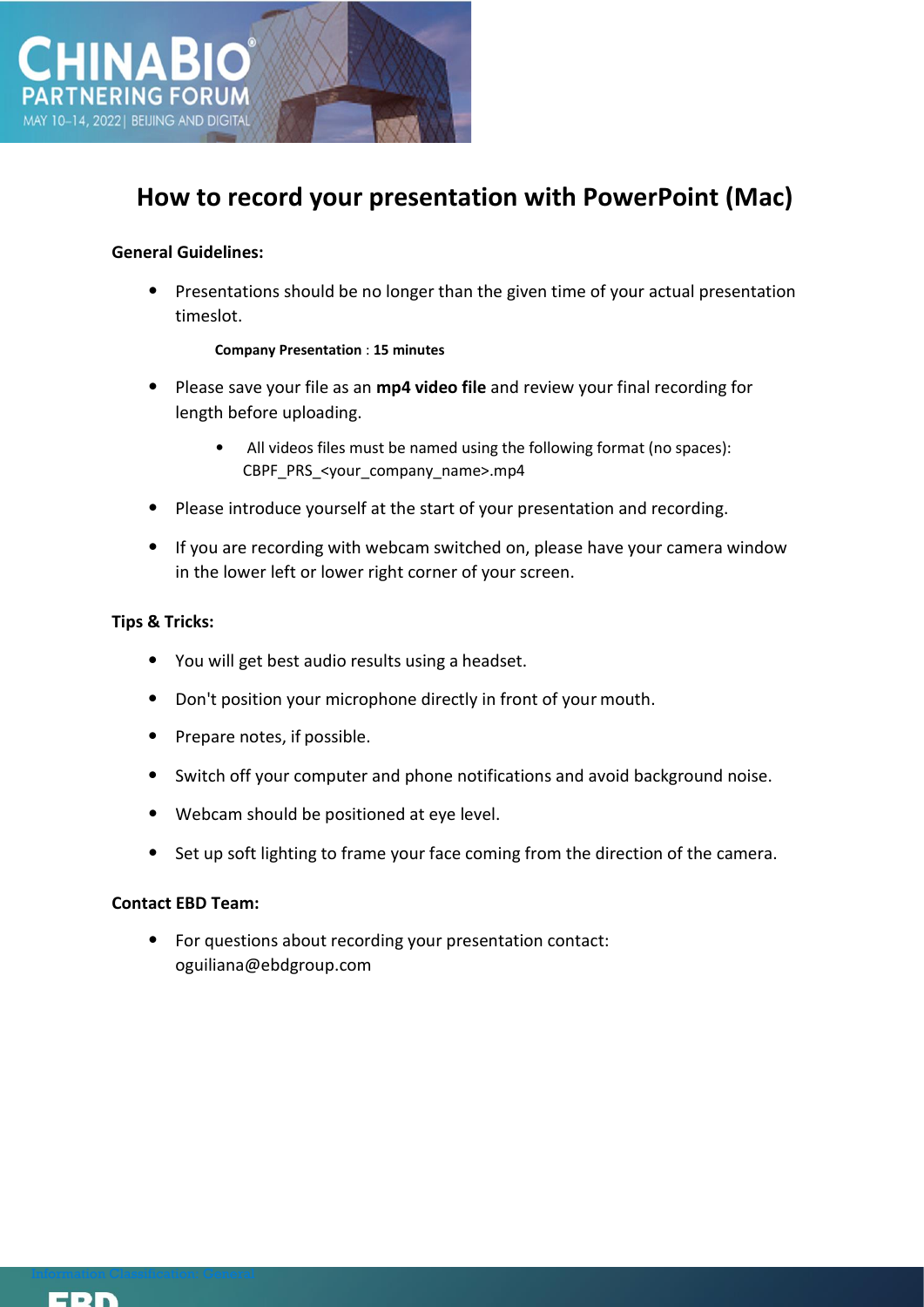

**Check your microphone and your recording setting**

- ✓ Click '**System Preferences'** on Dock.
- ✓ Select '**Sound**'.



✓ Verify your device is shown under '**Output**' as '**Headphone port'** and '**Input**' as '**Microphone port'**.

|                                               | Sound Effects Dutput | <i>Input</i>   |  |
|-----------------------------------------------|----------------------|----------------|--|
| Select a device for sound output:             |                      |                |  |
| Name.                                         |                      | Type           |  |
| Headphones                                    |                      | Headphone port |  |
| Apple TV                                      |                      | AirPlay        |  |
| Settings for the selected device:<br>Balance: | ×                    | ٠              |  |
|                                               | ieft                 | right          |  |
|                                               |                      |                |  |

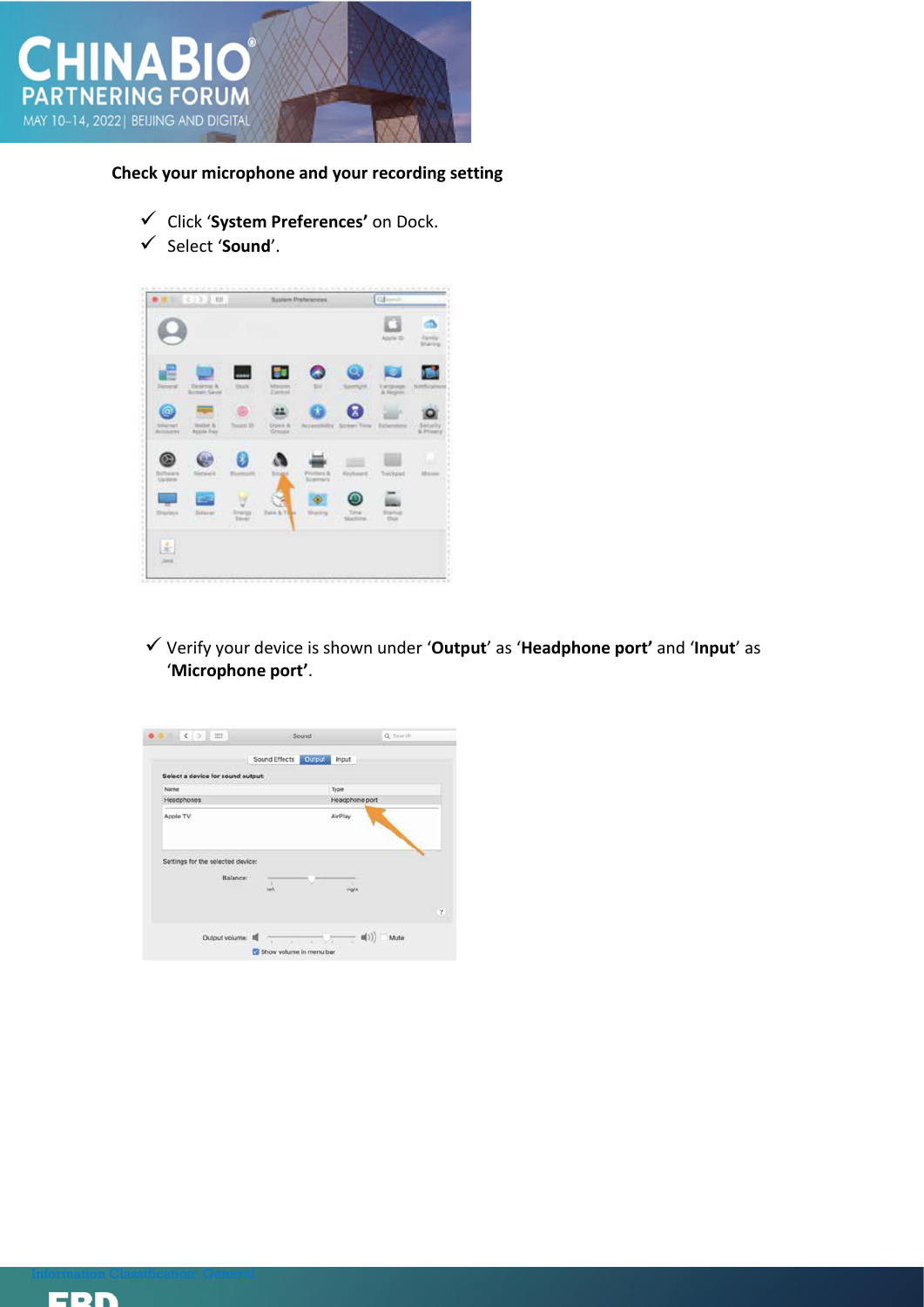

#### **Recording WITH webcam**

- ✓ Launch PowerPoint and go to the '**Slide Show**' tab. Keep this open so that this is ready in the background while you prepare to record through QuickTime.
- $\checkmark$  Launch QuickTime player. It can be found in the applications folder.
- ✓ Select '**File**' > '**New Movie Recording'**. You will see a camera window appear.

| QuickTime Player | File |                                 |                                                                                  | Edit View Window |                                                                 | Help                  |
|------------------|------|---------------------------------|----------------------------------------------------------------------------------|------------------|-----------------------------------------------------------------|-----------------------|
|                  |      |                                 | New Movie Recording<br><b>New Audio Recording</b><br><b>New Screen Recording</b> |                  | <b>T</b> HN<br>$\sim$ $\sqrt{8}$ N<br>$^{\sim}$ $\mathcal{H}$ N |                       |
|                  |      | Open File<br><b>Open Recent</b> | Open Location                                                                    |                  |                                                                 | $*$<br>H <sub>L</sub> |

 $\checkmark$  Select 'View' > 'Float on Top' so that your camera window will be on top of any other application anywhere on your screen. If you do not select this, your video may not record you.

| <b>QuickTime Player</b> | File | Edit | View                                       | Window                              | Help          |
|-------------------------|------|------|--------------------------------------------|-------------------------------------|---------------|
|                         |      |      | <b>Enter Full Screen</b><br>✔ Float on Top |                                     | へ銀F           |
|                         |      |      |                                            | <b>Actual Size</b><br>Fit to Screen | 38.1<br>$\#3$ |
|                         |      |      |                                            | Fill Screen                         | 964           |
|                         |      |      |                                            | Bostoniania                         | 985           |

- ✓ Now you can resize the camera window. **Please move your camera window to the lower left or lower right corner.**
- ✓ Now, again, in QuickTime Player, select '**File**' > '**New Screen Recording'**.



 $\checkmark$  You will see a second QuickTime window appear which looks like the screenshot below. This is the window you will use to record your whole screen (your PowerPoint slides plus your camera window).



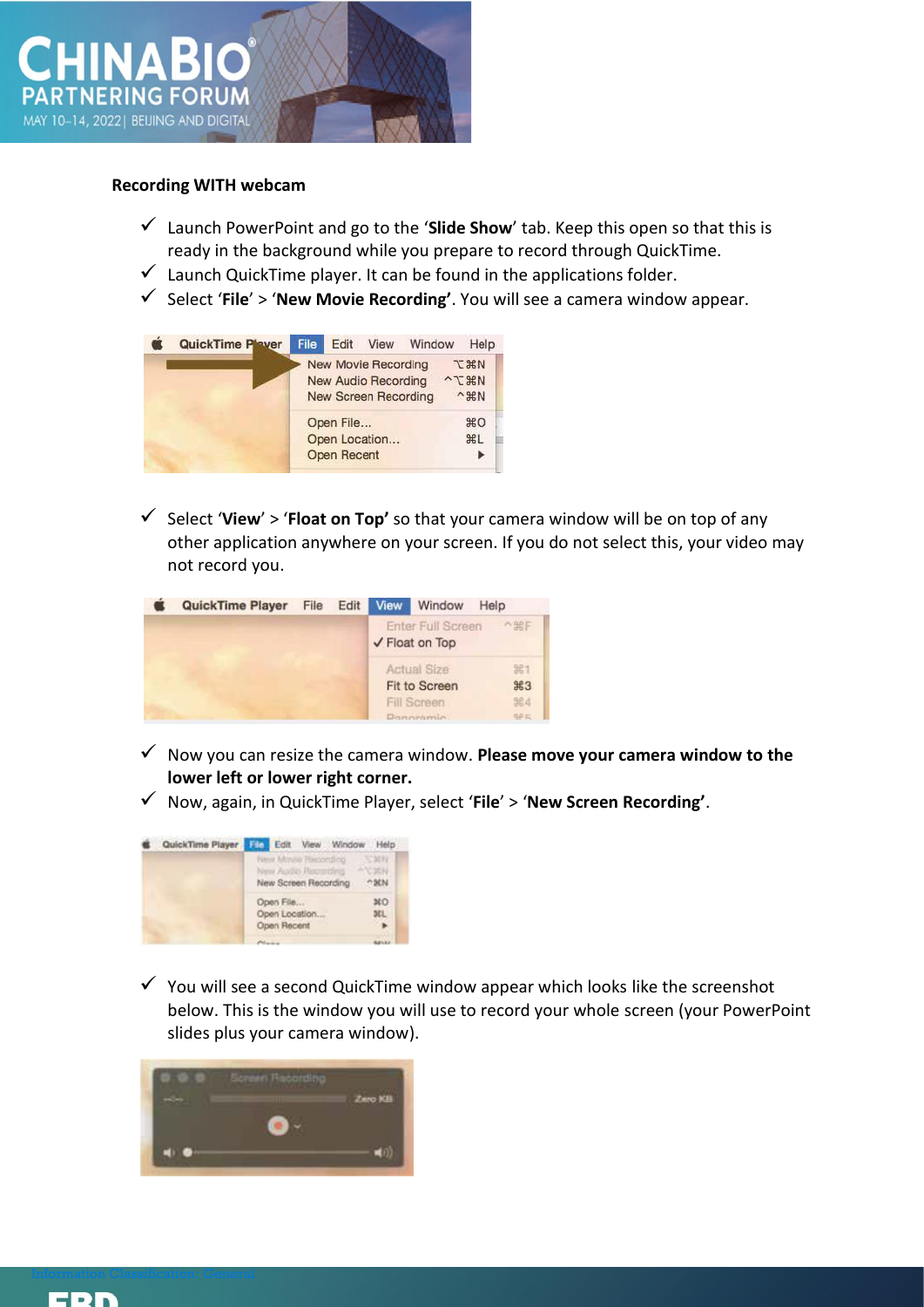

- $\checkmark$  Click the arrow next to the Record button to select your microphone. You are now ready to record your screen.
- ✓ Click the '**Record**' button. You will see the below message. As you want to record your entire screen, click anywhere on your screen to start the actual recording. Now you are recording your screen and your camera view (e.g. your face).

Click to record the full screen. Drag to record part of the screen. End recording by clicking the stop button in the menu bar.

- ✓ Click back into PowerPoint, and on '**Slide Show'** tab, select '**Play from Start'** so that your presentation is ready.
- $\checkmark$  To advance slides during your recording, you can use the right arrow key on your keyboard, or click your mouse (left side), or click the space bar.
- ✓ When you are done recording you may press the **Command**-**Contro**l-**Esc** keys.
- $\checkmark$  After you are done, you may want to use QuickTime to trim the start and end of your talk yourself: go to '**QuickTime**' > '**Edit'** > '**Trim'** to remove the unwanted start and end of your video.
- Please note that PowerPoint will not always automatically default to beginning of presentation on a Mac. Please ensure you are recording your presentation from the first slide in your presentation. PowerPoint will automatically stop recording when you click past the last slide in your presentation.
- **Please format slides so the camera window is not covering material you wish to show.**



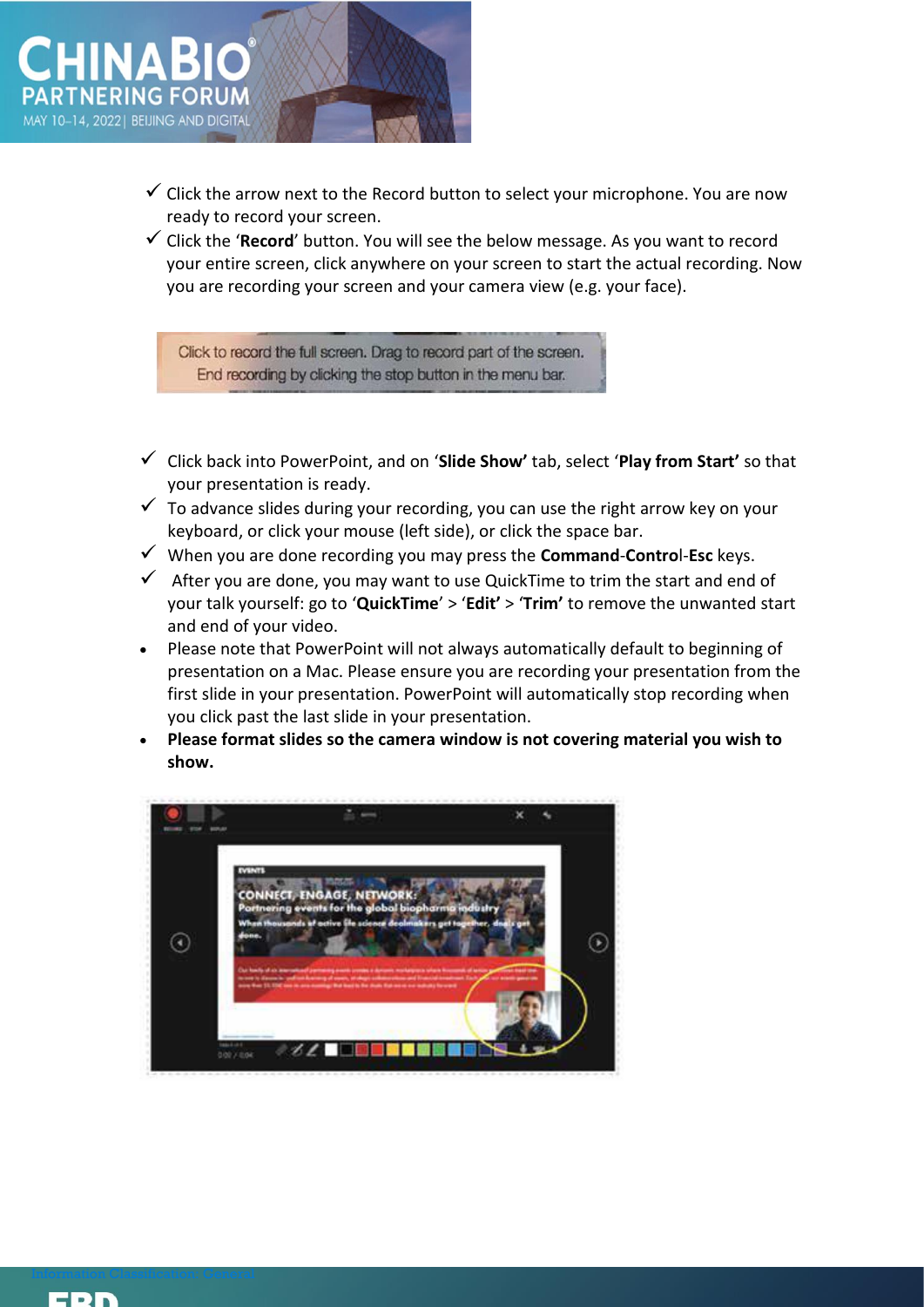

#### **Recording WITHOUT webcam**

- $\checkmark$  In PowerPoint, open the finished presentation you would like to narrate.
- ✓ Go to the '**Slide Show'** tab.
- ✓ Select "Record Slideshow" and choose the '**Recording from Beginning'** option.



- ✓ Once you select '**Record from Beginning'**, the PowerPoint will automatically display presentation mode.
- $\checkmark$  Only sound needs to be recorded, so please ensure your camera is turned off. You can turn off the camera at the bottom right of the record screen.



✓ To begin audio recording, select the red '**Record**' button on the upper left-hand corner of screen. Start speaking and click through your slide deck. If you have a video, it will automatically play as you click through.